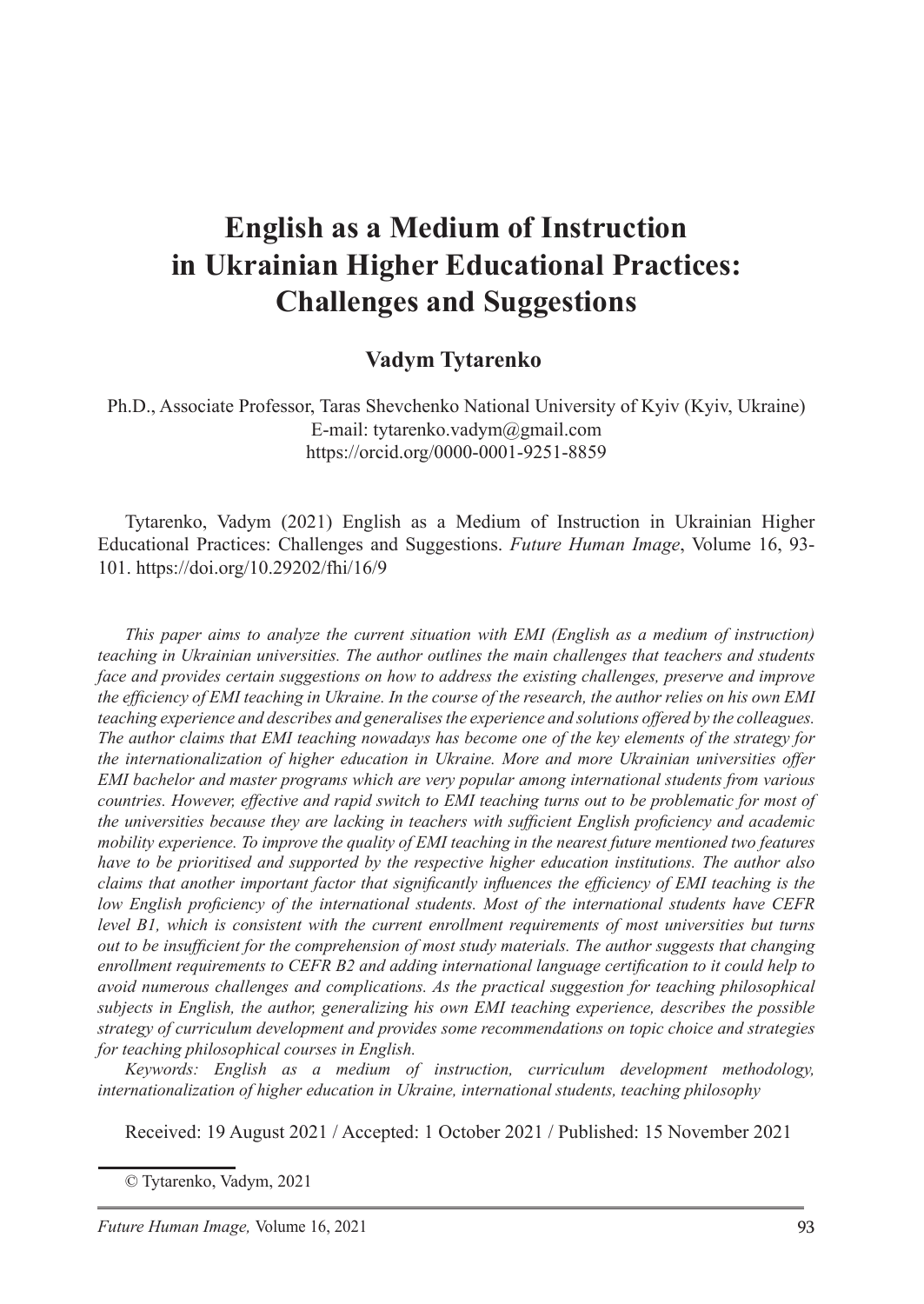# **Introduction**

Currently, Ukrainian education and science undergo a substantial transformation due to the recently enacted legislation. Internationalization of higher education appears to be of great importance within the strategy of pro-European reforms in this field. Increasing the share of international students in the universities is a commonly accepted and important milestone on the way of efficient internationalization (Knight, 2008: 3). Keeping this in view, most Ukrainian universities, both private and owned by a state, became much friendlier and open for international students in recent years. Preparatory departments that provide preliminary Ukrainian language and culture classes, lower entry requirements, comfortable accommodation, and paperwork support – all of those benefits increase the competitiveness of Ukrainian universities dramatically (Liashenko, 2018; Nelipa et al., 2018).

Particular financial and political factors explain why Ukraine attracts more and more international students every year. Ukrainian universities offer a good quality higher education for a relatively lower price if compared to the similar bachelor and master programs of European and Asian universities. Ukrainian university diplomas are also recognized by many countries all over the world and in most cases, graduates will not need to do any further recertification.

Another strategy of marketing and making "customer acquisition" for the Universities easier is an implementation of subject teaching in foreign languages. The geographical location of Ukraine in the middle of Eurasia and the intersection of the eastern and western cultures have numerous advantages for the prospective internationalization of higher education. Bilingualism inherited from being a part of the Soviet Union (Csernicskó&Máté, 2017; Besters-Dilger, 2009) appears to be one of them when it comes to accessibility of Ukrainian education for the residents of all the ex-Soviet countries as well as the former countries of Warsaw Pact. University programs delivered in Russian for the first 20 years of independence had been the only alternative to Ukrainian programs offered for foreigners. Nowadays, more and more Universities decide to incorporate the advantages of teaching in English into their educational practices. Such a step allows broadening the scope of prospective international students and developing international mobility. As a result, subject teaching in English becomes in increasing demand. However, it also appears to be a serious challenge both for the administration of the Universities and their teaching staff because the employment of such teaching in the circumstances of Ukraine is a complex and long-term problem. In the author's opinion, the possible solution for this problem might be the accumulation and analysis of the existing experience, which unfortunately remains poor.

This article aims to generalize and describe the experience of teaching Philosophy in English for the international undergraduates and Ph.D. students of different majors (International Law, International Business, Software Engineering, Linguistics, etc.) at Taras Shevchenko National University of Kyiv and State University of Infrastructure and Technology.

Since there is a substantial increase in the number of international students in Ukrainian universities in the last several years, sharing this experience may be up to date and beneficial for stakeholders such as teachers of arts and humanities who are about to begin working with an international audience or administration staff who are involved in planning and improving study programs. In the article, we will discuss the following points. Teachers' skills are needed to deliver a particular subject in English. Command of English and teacher-student communication. Philosophy syllabus and topic choice that matches with international students' needs.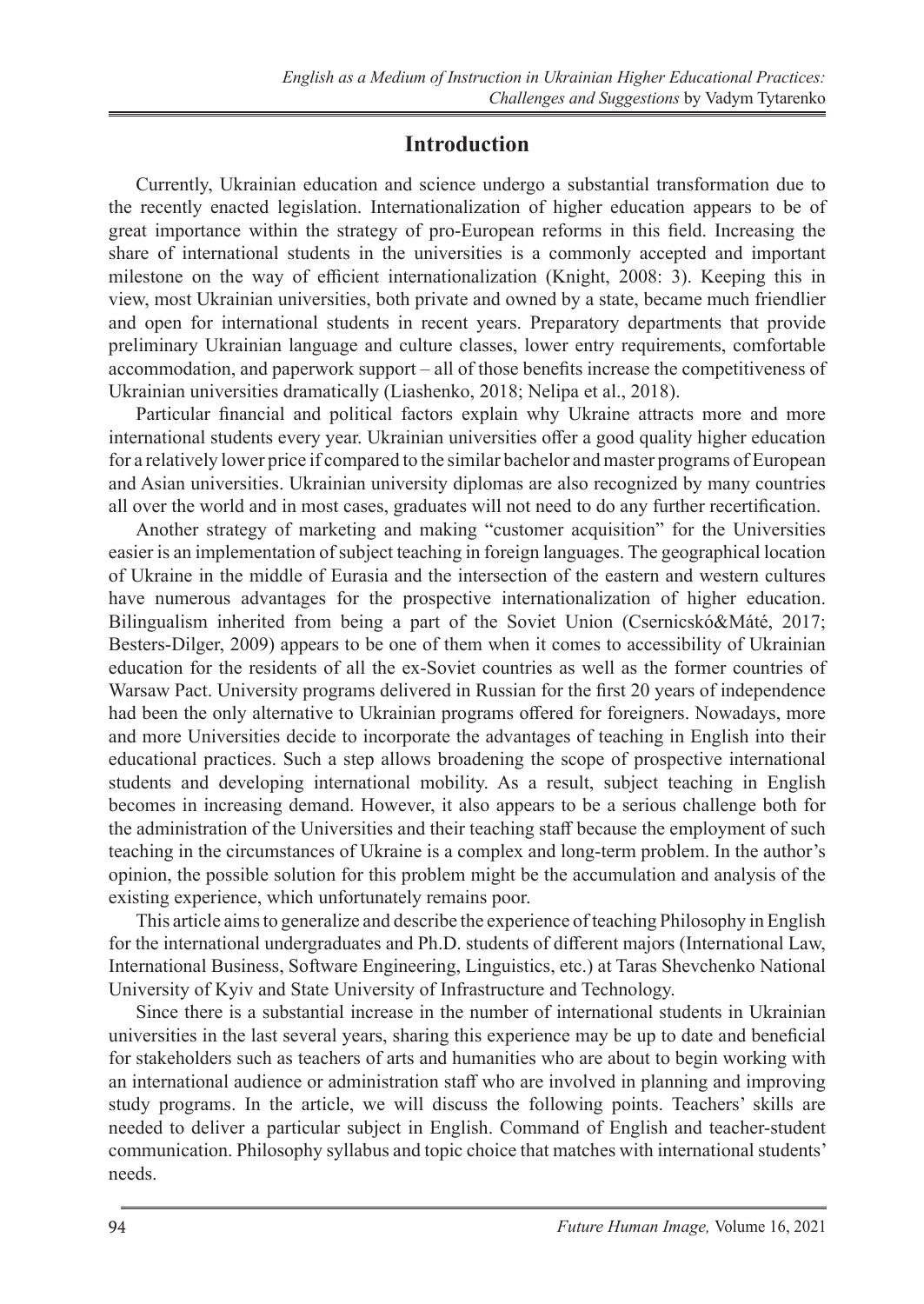## **English as a Medium of Instruction. Challenges for the Teachers**

First, we would like to focus on the required skills that EMI (English as a Medium of Instruction) teachers must have and challenges that they have to cope with in course of their work. Most of them are in the frames of English language proficiency and EMI teaching experience. Concerning the former, the Ministry of Education and Science of Ukraine recommends the CEFR level C1 and considers CEFR level B2 to be a minimal requirement. The latter is mostly a matter of academic mobility and exchange. Obtaining those skills up to the appropriate level sufficient for EMI turns out to be problematic in Ukrainian circumstances.

In the 2020 "English Proficiency Index" (Education First, 2020), Ukraine was ranked 44 of the 100 countries included. Such rank means that the level of English proficiency in Ukraine is moderate on the scale of "Very High – High – Moderate – Low – Very Low." "Low" level is consistent with CEFR level B1. In comparison, neighbouring Poland holds the rank of 16 and pertains to the countries with a "high" (CEFR B1+) level of English proficiency. Unfortunately, we must admit that there is no positive tendency in moving to the top of the rankings. In 2017 Ukraine was ranked 41st of 71 countries, in 2018 – 43 of 88 countries, and 2019 – 49 of 100. For several recent years, Ukraine either remains on the same level or moves towards the bottom of the list of ranked countries. The conclusions that could be driven from this tendency and figures are that the efficiency of teaching English at all levels of education in Ukraine is not sufficient. Such insufficiency could be partially explained by the English proficiency level of EGP/ESP teachers in Ukraine. According to a recent study conducted by British Council on this matter, only 61 per cent of ESP teachers of each of the 15 participating Ukrainian universities demonstrated the CEFR level C as a result of the "Aptis" test. 39% of tested teachers did not reach that level, and 4 per cent were tested at the CEFR level A2/B1. At the same time commonly, recognized European standards of English proficiency for EGP/ESP teachers are C1 for secondary school and C2 for higher education institutions (Bolitho &West, 2017: 32-39). The report also states that the certain official Ministry standard has not been established yet.

As a result, when it comes to EMI teaching, obtaining a proficiency level higher than B1/ B2 appears to be a matter of self-education and essential expenses from the teachers end. The bare-bones budget of most Ukrainian teachers prevents them from taking effective and expensive classes in private language schools. (Monthly payment for such classes may take up to 20% of the total teacher's monthly income)<sup>1</sup> Moreover, language self-study is a timeconsuming endeavour impossible for many teachers due to their workload. Accordingly, a large amount of EMI teachers cannot improve their English proficiency what is confirmed by the statistics presented in the aforementioned British Council study. The study has shown that the average level of English proficiency among the EMI teachers of the 15 most representative higher educational institutions of Ukraine is between B1 and B2 CEFR. An only a small proportion of the EMI teachers had shown the level C1.

Under such circumstances, most of the EMI teachers have to perform "learning by doing," improving their level of proficiency in course of teaching. Such a way of dealing with the problem may give a positive outcome, but at the same time, it may affect the quality of the classes delivered in English. Key recommendations that the organizers of the "English

<sup>&</sup>lt;sup>1</sup> The approximate monthly salary of a Ukrainian EMI teacher is between 10000 and 20000 UAH. The average price for the semester of study (4 months) in the leading language schools in Kyiv (British Council, Cambridge First Educational Center, etc.) is about 12000 UAH.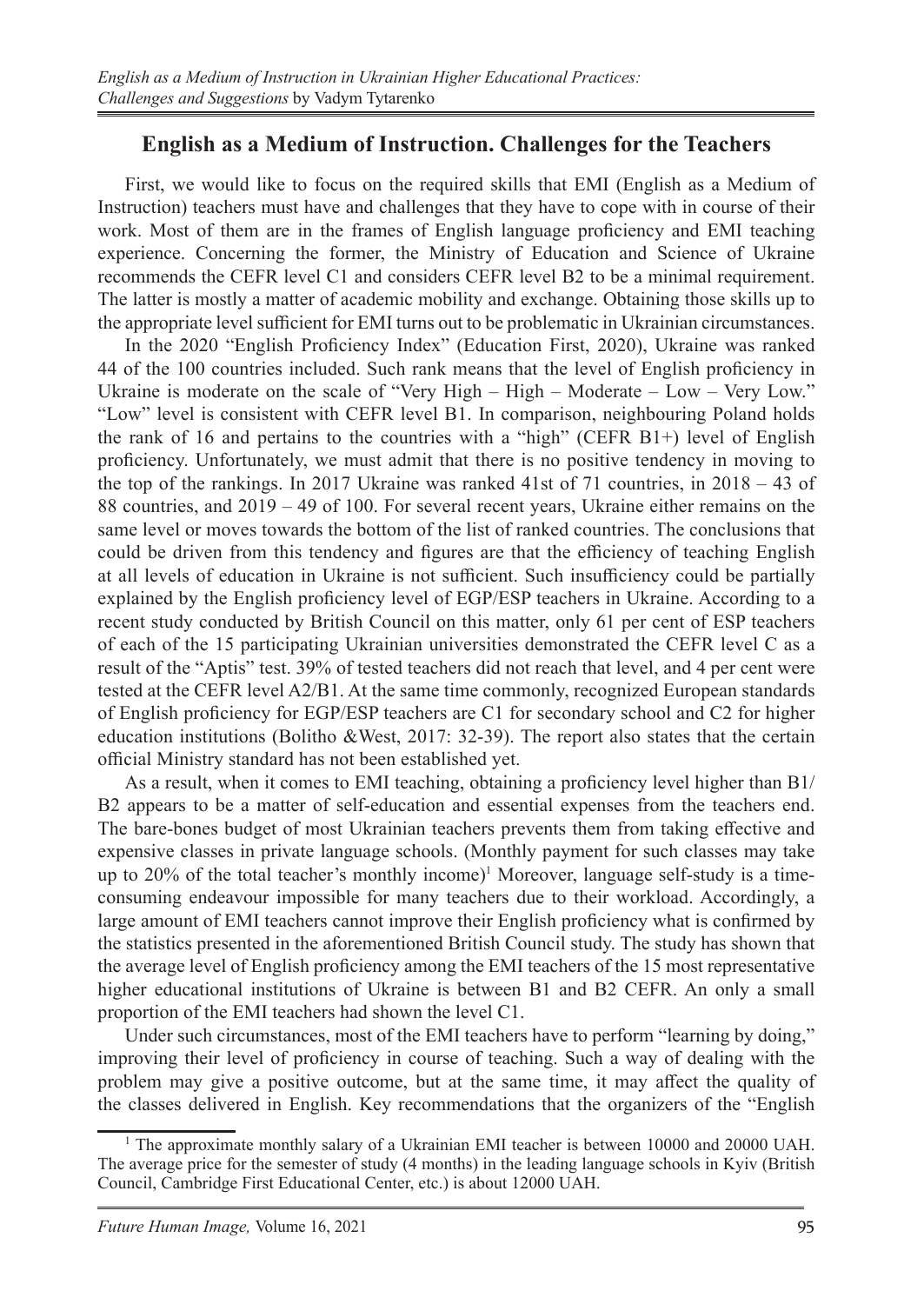Proficiency Index" give to the higher education institutions aiming to contribute to the general English proficiency improvement are:

- a) "Teach English using a communication-based methodology.
- b) Give students frequent opportunities to speak English through activities like English clubs, theme days, classroom twinning, school trips, and guest speakers.
- c) Provide a forum for teachers to share best practices and get advice about teaching English effectively.
- d) Give teachers a straightforward path to improve their own English.
- e) Include English language requirements for all university majors.
- f) Allow subject classes to be taught in English if both the students and the professor meet the requisite English level" (Education First, 2019: 43).

In the author's opinion, taking into account the present situation of Ukraine, we still have a lot of things to do, especially about recommendations 4 and 6. The fulfillment of mentioned recommendations will allow breaking the vicious circle of English proficiency limitations in a more fast and effective way.

The lack of experience appears to be the second major challenge that may be faced by the EMI teachers. By this, we mean not only the active EMI teaching experience which in most cases is completely absent but the "passive" experience of being involved in the professional activity performed in English as well. Academic mobility, a common thing for European and American education and science, is the only efficient way for prospective EMI teachers to acquire the essential skills by observing and practising under the supervision of experienced foreign colleagues. In our opinion, there are at least two obstacles on the way of using this opportunity by Ukrainian teachers. First is a pandemic of COVID-19 that led to a suspension of numerous international mobility programs. The second is legislation issues that make the process of mobility approval too complicated and time-consuming. For the last several years Ukrainian government has improved many regulations in this field, but there are a lot of changes that still must be implemented to make the overall process simpler and more efficient. In the meantime, the only option that is available for those teachers who would like to improve their EMI teaching skills is online video courses on either specialized online platform ("Coursera," "GetSmarter," "Udemy," etc.) or YouTube. Taking such courses will provide EMI teachers with useful, practical examples to creatively follow in their future teaching. On the other hand, active practice is also a crucial part. Our experience has shown that switching to English in all possible research activities such as academic publications, conference speeches, panel discussions, etc. not only helps with breaking the wall of isolation within certain local research paradigms but also with English fluency improvement. The same could be mentioned regarding using English translations of any specialized literature needed for teaching and research as primary in case reading the original text is not possible.

#### **Command of English and teacher-student communication**

Sufficient English proficiency is important not only for EMI teachers but also for students enrolled in the course. Students' proficiency limitations can substantially impact the efficiency of teaching.

After seven years of EMI teaching experience in different higher educational institutions in Ukraine, we must admit that the English proficiency of international students in Ukraine is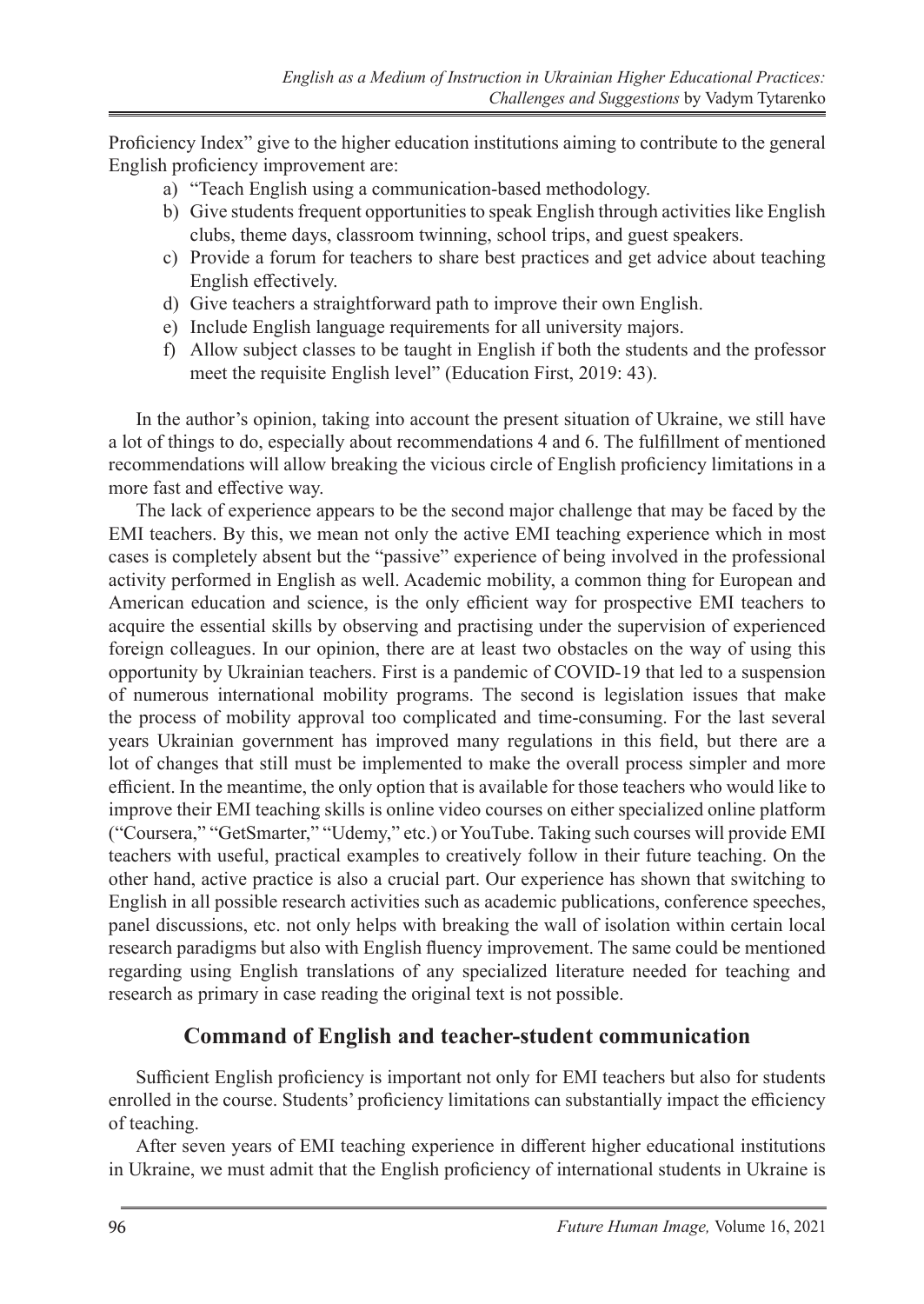not always sufficient for effective participation in the learning activities. The vast majority of international students of non-linguistic majors could be placed between B1 and B2 (CEFR) in terms of their English proficiency. However, within a single academic group, there could be students with A2. The level of C1 is common mainly for the student whose major is linguistics. For other majors, it appears to be rather a rear case. Moreover, the majority of the international students demonstrate inconsistency in levels of different language skills. For instance, their reading skills may be at B1 while speaking, listening, and writing at A1-A2.

In our opinion, the reason why such a situation occurs is that most of the universities in Ukraine do not require international students to provide proof of their English proficiency, such as international language proficiency certificates (ILTS, TOEFL, FCE, etc.) Entrants' proficiency is mostly being verified by universities themselves during the entry exams and enrollment. International certificates, on the other hand, can guarantee the consistency of all the students' language skills and the accuracy of the certified level.

Another reason is relatively low language proficiency entry requirements (Level B1 CEFR) that in most cases prove themselves not to be sufficient for the subjects being taught. In the case of philosophy and other humanities, the linguistic complexity of the study materials is far beyond the skills and vocabulary range of CEFR level B1.

Considering such a peculiarity almost every EMI teacher in Ukraine faces, to make the teaching more efficient, it is strongly recommended to begin with the English proficiency placement test. It can be performed both in oral and written form depending on the skill which is more required for completing the assignments of the course. In the case of the philosophy course, which consists mainly of speaking and reading activities, a short oral task that initiates the discussion within the group of students can provide a clear picture of the student's English proficiency level for the teacher. In our case, we begin the course with a short impromptu presentation that students do to introduce themselves and talk about their experience in philosophy.

Arranging such kind of placement tests is not the only complication that appears to be effort and time-consuming. Limited students' English proficiency implies other repercussions for the teacher themself and the general flow of student-teacher interaction. First of all, such a course requires a curriculum, specially designed to address mentioned proficiency peculiarity. A teacher has to spend extra time looking for and creating teaching materials of different complexity as well as developing various strategies of materials delivery and explanation. Choosing the easiest materials and the easiest way of presenting them is not always a good option because it would not be able to address the needs of students with higher language proficiency. Moreover, teachers have to spend at least half the time more on feedback and noticing, asking and addressing questions and changing strategies after each point of a lesson to make sure that students with low English proficiency are still in the loop of the material being taught. In fact, instead of developing one general curriculum, the EMI teacher must come up with at least three "regular," "simplified," and "the simplest" versions in terms of vocabulary and grammar used.

Limited proficiency also substantially impacts students' performance in the classroom. Along with studying the subject itself, they must do a significant amount of English learning. On the one hand, it might seem beneficial in terms of consistent language skills improvement. On the other hand, the drawbacks of such a "steep learning curve," in our opinion, outweigh the benefits. For students with A2-B1 CEFR levels, such an approach may become too overwhelming, preventing them from acquiring the necessary volume of skills and knowledge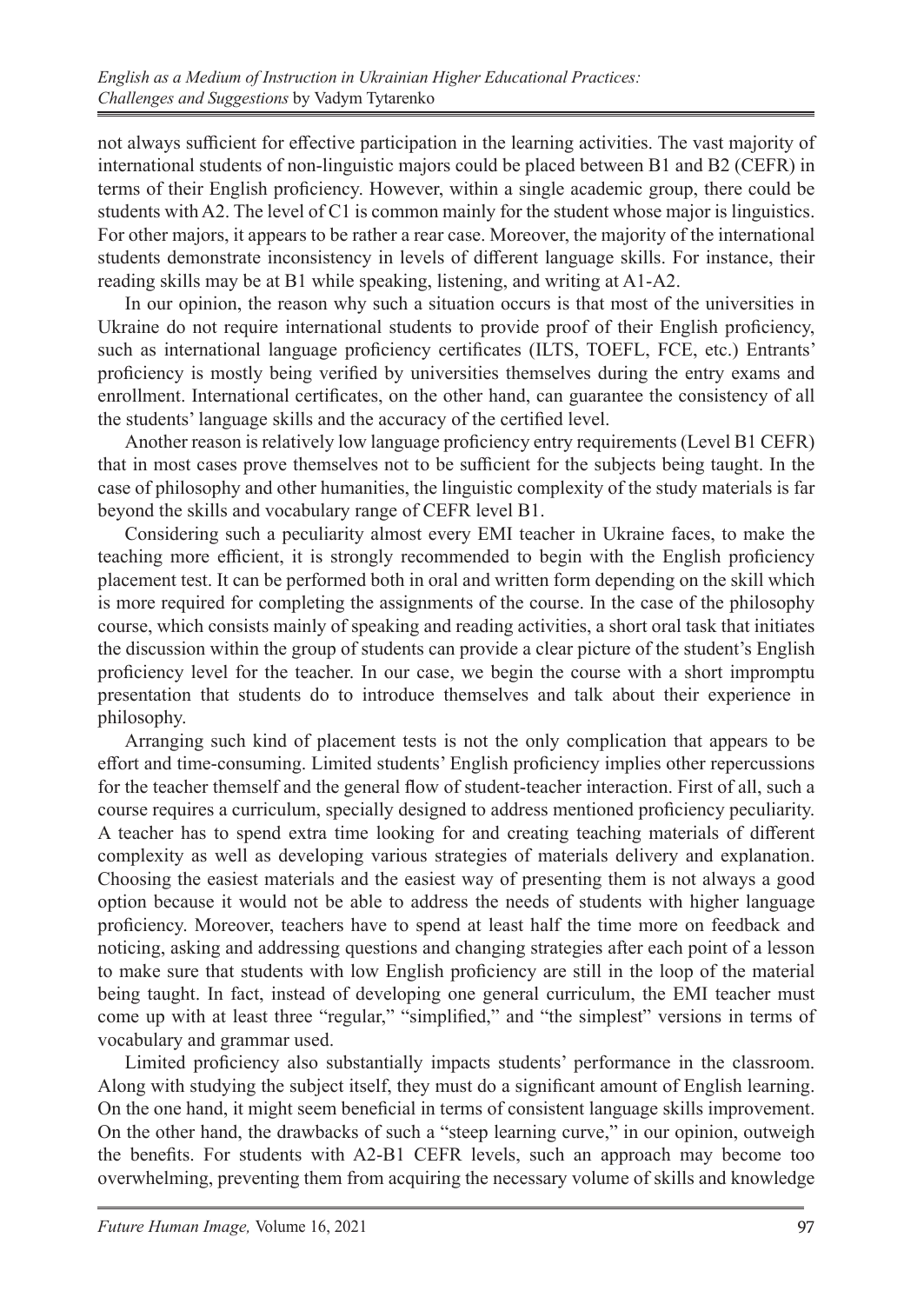in all courses. For philosophy courses, in particular, lack of proficiency leads to poor studentteacher and student-student interaction in the classroom. Students limit their presentations mainly to reading out loud the materials they found on the internet or recommended sources instead of creatively reporting their research results and opinions regarding the topic. The same goes for the written assignments. Most of the materials students hand in turn out to be copied and pasted fragments from different sources.

## **Philosophy Curriculum and Topic Choice for International Students**

Taking into account all mentioned above, efficient teaching philosophical disciplines and other humanities in English requires special teaching and communication strategies. This section of the paper is focused on some of them developed and successfully practised by EMI teachers. First, we will dwell on the topic choice for the philosophy curriculum developed for international students of non-philosophical majors (International Law, International Business, Linguistics, IT technologies, etc.) Next, we will describe two existing student books for teaching international students.

Dwelling on the topic choice for the philosophy curriculum, we mainly rely on our curriculum development and teaching experience for international students of the majors listed above. After two years of teaching, it became clear that topics selection for international students will be different from the one we've been using for Ukrainian students. Keeping in mind English proficiency limitations, cultural and religious differences of the international students, some of the topics had to be adjusted, simplified, added, or extracted. Students have shown more interest in the history of philosophy as well as the possible ways of the practical application of their knowledge. That is why the historic part of the course had to be expanded and references to the history of philosophy and history of culture added to the theoretical components of each topic. Since there are two types of classes within the course (lectures and discussion classes), it makes sense to approach the theoretical part during discussions. In contrast, the historical part is better approached in the form of an interactive lecture. Establishing the balance between theory and history this way made the course more accessible for approaching by students. The increase of accessibility was proved by the increased number of students involved in the discussion of every topic (70-80% after the changes in comparison to 40-50% before the changes) and better assessment results.

Typical philosophy course in most Ukrainian universities consists of 15 lectures and 15 practical classes. Here are some ideas on the EMI philosophy curriculum composition that may make the approach of the subject easier for the international students. In our opinion, the introductory topic should be presented as the set of answers to the questions that every student may ask about studying philosophy. One of the good examples of such a Q&A introduction to philosophy was given by Nigel Warburton in his book "Philosophy: the basics" (Warburton, 2013). Next topic that can help students effectively comprehend the variety of possible questions that are in the scope of philosophy we devote to the description of its main subfields. Among various subfields that we describe, more attention is being paid to metaphysics, epistemology, ethics, aesthetics, and logic. The next topic introduces the concept of the worldview from theoretical (definitions) and practical (presentation of historical types of the worldview: myth, religion, science) perspective. Several following lectures and discussion classes we usually devote to the brief overview of the history of philosophy. The practice has shown that introducing myth, religion, science, and philosophy is not just a mere definition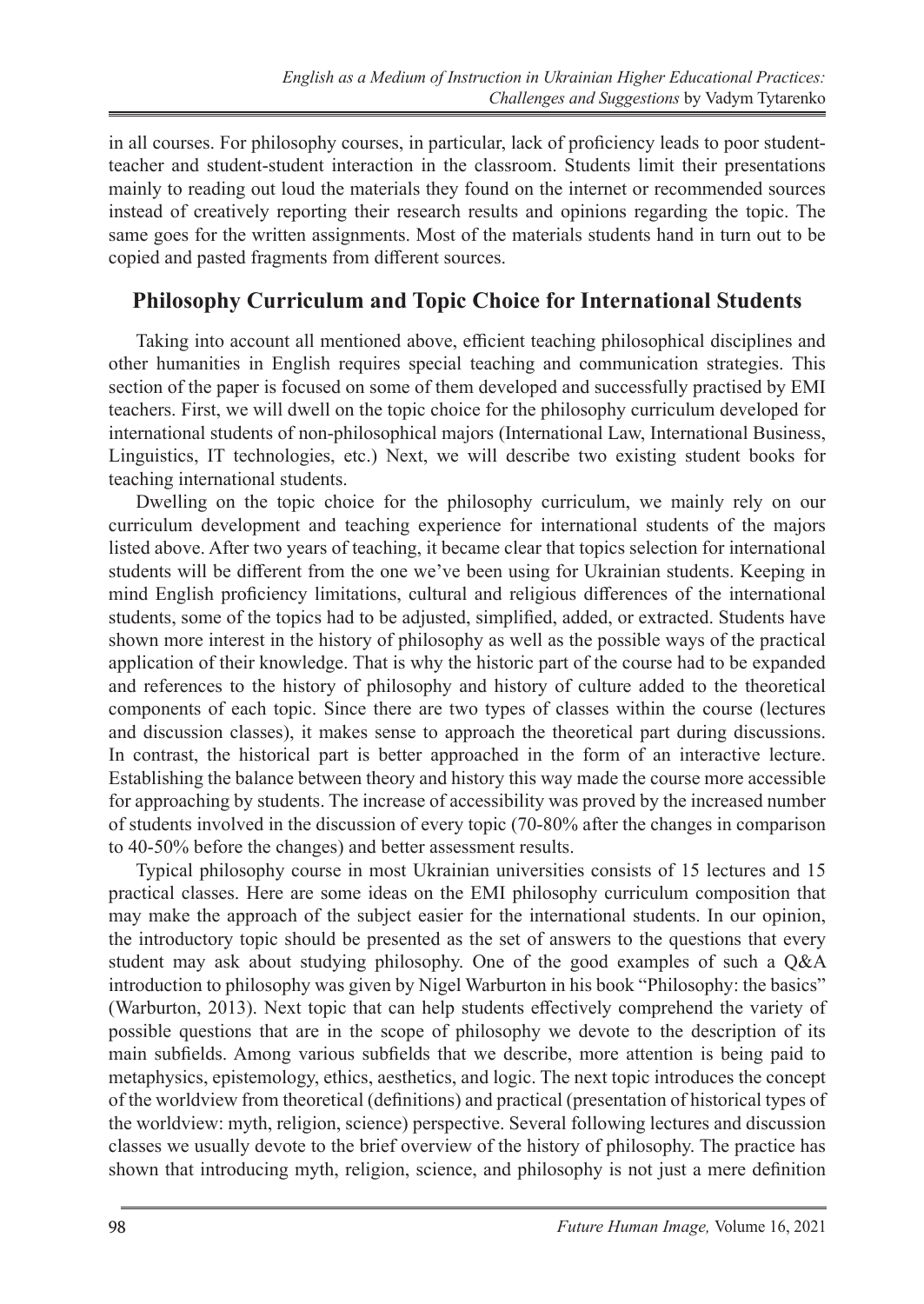but as the historical types of the worldview with the cultural references makes it easier for the students to comprehend the peculiarities of each period of the history of philosophy. After the history of philosophy, we recommend moving to the selection of topics all titled "Philosophy of…". We noticed that for some reason, topics "Philosophy of religion," "Philosophy of art," "Political philosophy," "Philosophy of law" draw more students attention and interest than for instance, topics "Philosophy of mind," "Philosophy of science" and "Philosophy of language."

As for the study materials and sources, taking into account limitations with English proficiency, the good option would be to add links to short video lectures with subtitles to each topic. The amount and complexity of reading should also be carefully considered because there is a high chance that for most of the students in the group, the successful accomplishment of the reading assignment may turn out to be impossible.

A working option to address such an issue with reading assignments is the composition of the special student books. As successful examples, we would like to mention two recent student books designed to address most of the above-mentioned linguistic challenges and facilitate EMI teaching of philosophical courses.

First is a student book, "Lectures in the History of Ukrainian Culture," by professor Sergii Rudenko (Rudenko, 2019). The composition and the content of this book allow the student to easily comprehend the minimal required amount of information. In terms of language complexity, it has been designed in a way that students with levels B1-B2 will not have critical difficulties when working with it. Apart from addressing the supportive needs of the course itself, according to the author's idea, this student book is also designed to assist with students' English proficiency improvement. In this regard, professor Rudenko claims the following "In our humble opinion, there is one more advantage of this book for a wide range of non-English speaking readers from the lexical point of view. This book also could be useful as a glossary of English equivalents of typical and the most representative objects (pieces of art, religious, educational, scientific movements, etc.) of Ukrainian culture" (Rudenko, 2019: 5-6). As for the students with a better command of English, this book provides them with a brief schematic outline of the main topics as well as with profound recommendations on further reading.

The second example is a student book, "Analytic Philosophy and Philosophy of Language," written by Dr. Oleksandr Kylyk (Kulyk, 2018). As it could be seen from the introductory notes, the original idea for this book was to make it useful both for subject studying and English learning simultaneously. The author chooses the so-called "Hard-CLIL" (Content and language integrated learning (Ball, 2016)) methodology for the composition and presentation of the materials in the book. He explains that in the following lines. "There are two kinds of CLIL techniques: one is a language-led approach; the other is content-led. The term "Soft CLIL" is used to describe supporting content learning in language classes; the term "Hard CLIL" is for supporting language learning in content classes. My course is based on "Hard CLIL" (Kulyk, 2018: 8). Language learning purposes of this student book have been achieved by putting certain classroom content assignments in the form of language learning exercises that allow focusing on learning new vocabulary items along with content ideas of the philosophy of language. Dr. Kulyk claims that his student book has been designed to address the needs of students whose English proficiency level is B1+. However, the composition of the book and its further reading suggestions make it a convenient guide for higher proficiency students.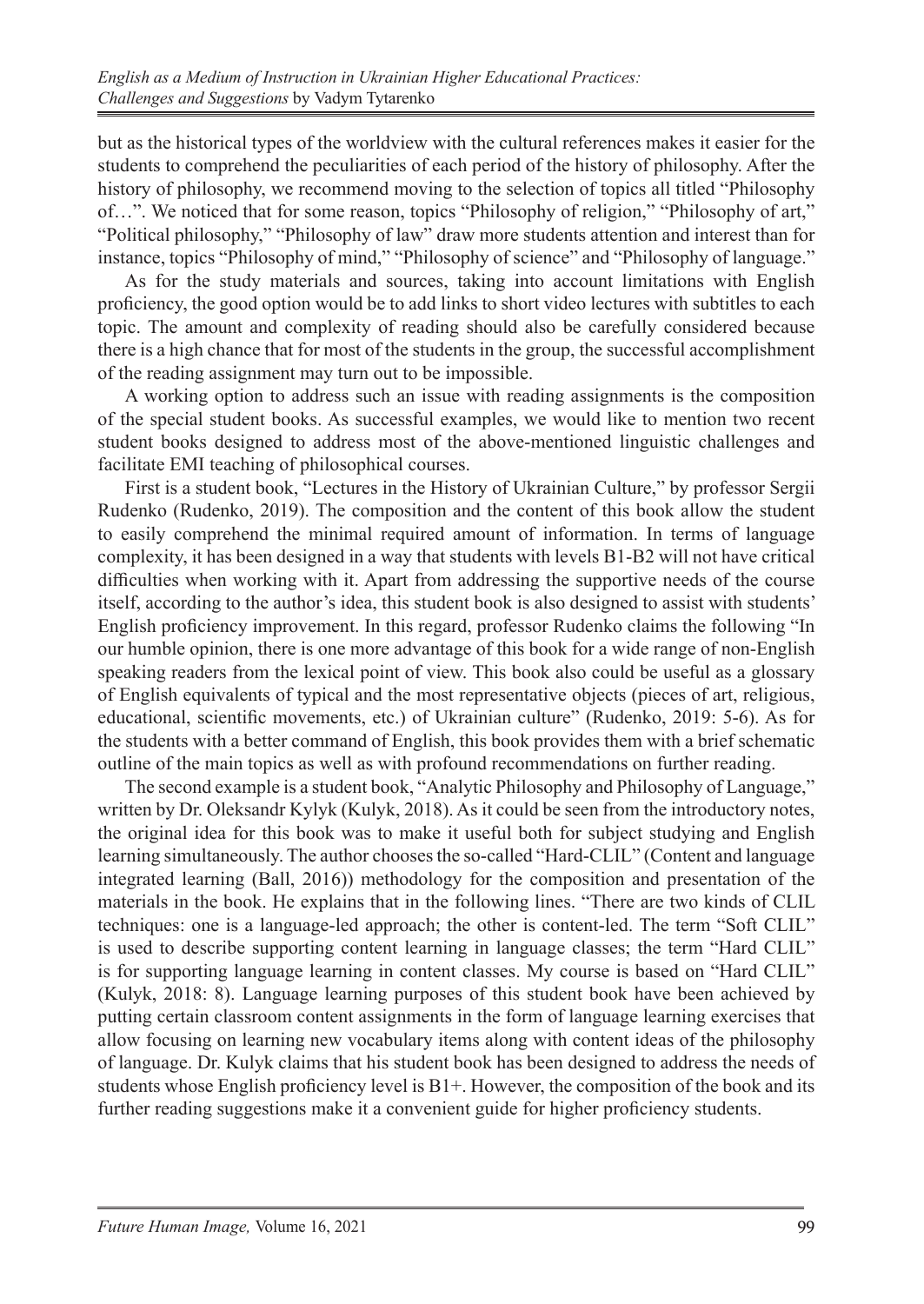## **Conclusions**

EMI teaching in Ukraine is a relatively recent phenomenon that due to its numerous peculiarities requires further attention and research. In this paper, we tried to generalize and describe our EMI teaching experience in the field of philosophy for international students. As a result, we can outline several important points and challenges that any EMI teacher should keep in view before and during his classroom work.

First, EMI teaching requires a certain level of English proficiency. In our opinion, it should be not less than CEFR C1, which is rather a rare case in the reality of Ukrainian higher education. To support such an opinion, we provided some figures from the "English Proficiency Index," and recent British Council reports on EMI teaching in Ukraine. We must admit that the current professional training of prospective teachers in philosophy is not oriented toward further EMI teaching. This means that teachers who would like to teach their professional courses in English have to self-improve their command of English as well as revise all their knowledge and materials in English because translation is not the option. All those steps are effort-, time- and funds-consuming and unfortunately, teachers mainly have to deal with those challenges on their own. Certain obstacles with academic mobility, which is the only effective way of gaining the necessary EMI teaching experience, is another problematic factor. Gradual changes in the prospective teachers training programs, focus on English proficiency, providing better access to academic mobility and wider institutional and financial support could make the situation with EMI teaching in Ukraine better in the next decade.

We also discussed a problematic situation with the English proficiency of most international students in Ukrainian universities. Particularly the situation with the inconsistency of students' fluency within the same academic group when levels could vary from A2 to C1. The average students' level of B1, which is an entry requirement for most universities, appears to be not sufficient for comprehension of the materials of the course that makes the process of teaching challenging both for teachers and students. Teachers have to develop a special curriculum with the possibility to address the needs of students with a different command of English. Students, being not able to fully comprehend the study materials, can get only limited mastering of the course. To facilitate the teacher-student communication and increase the efficiency of EMI teaching, we suggest including international English proficiency certificates (TOEFL, IELTS, PET, FCE, etc.) in the list of entry requirements for EMI master and bachelor programs. In our opinion, the best long-term solution for this problem also would be establishing proficiency level B2 as the minimal enrollment language requirement.

Finally, we discussed peculiarities of the EMI philosophy curriculum development and shared our own experience on the possible topic choice and order based on the international students' preferences. We also briefly discussed two recently published student books for EMI teaching of special philosophical courses written by professor Sergii Rudenko and Dr. Oleksandr Kulyk. We find those student books being successful attempts to address existing challenges, preserve and improve the quality of EMI teaching in Ukraine.

# & **References**

- Ball, Phil, Keith Kelly, and John Clegg (2016) *Oxford handbooks for language teachers: Putting CLIL into practice*. Oxford, UK: OUP.
- Bolitho, Rod, and West, Richard (2017) *The internationalisation of Ukrainian universities: the English language dimension.* Kyiv, Ukraine: Stal.